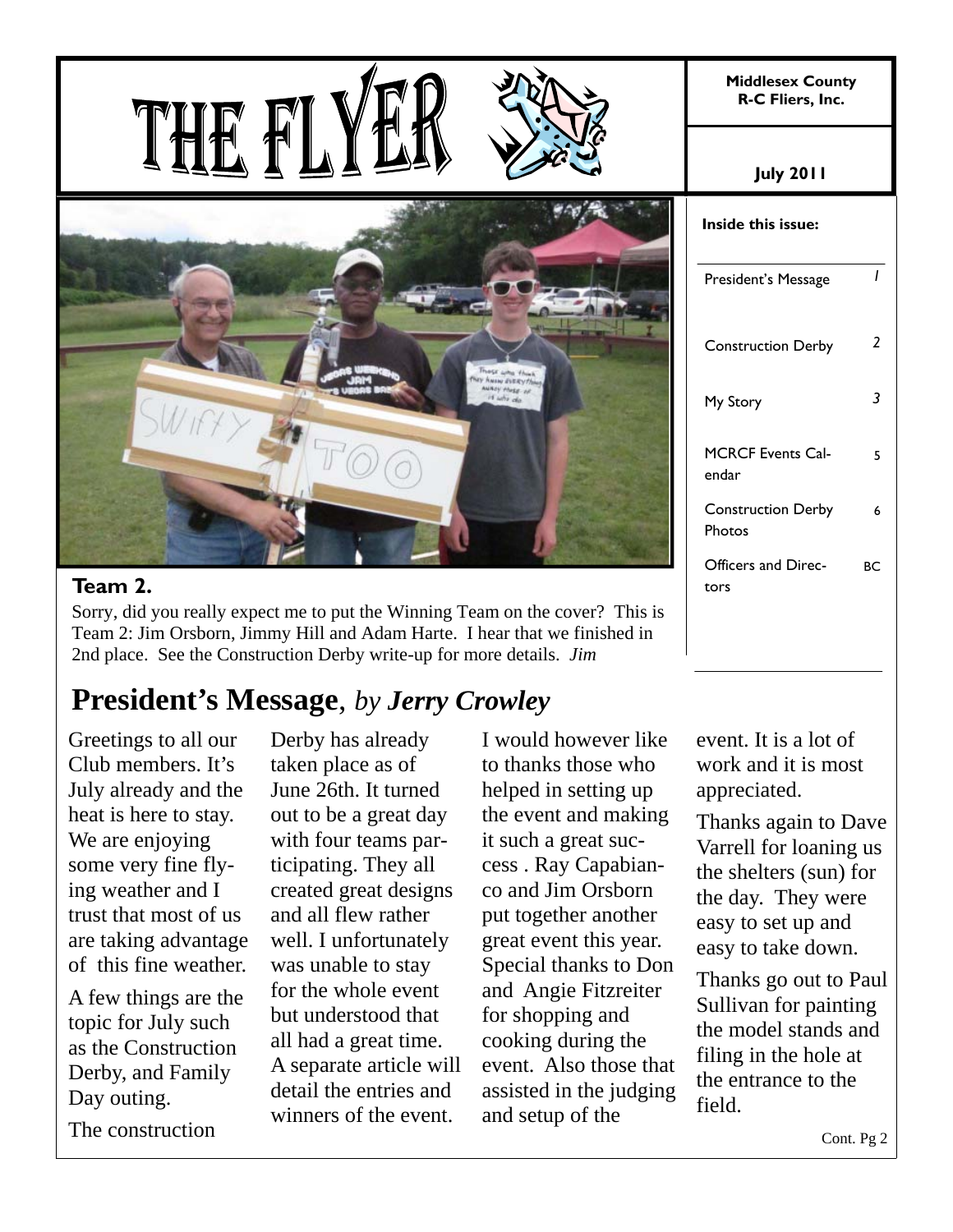#### **MCRCF Construction Derby** *by Jim Orsborn*

#### **Background**

 Paul Harvey used to have a closing line that went, "So now you know the Whole Story." With that line in mind, here are some notes about the story behind a successful MCRCF Construction Derby.

 Soon after he sets the date, Ray starts assembling all of the parts that are needed to run our Construction Derby. Rule changes, lessons learned, new designs, glue supplies, … all have to be reviewed and worked into the plans.

 Ray's son helps him update all of the paperwork that includes the information flyer, rules and the event day judge's sheets and instructions.

 Ray seems to know most of the hobby stores in the area as well as several on the Internet. Suppliers for the

balsa, hardwood, glue, hardware and foam board are everywhere, and it generally takes Ray several weeks to collect all of the material — making sure that he gets everything at the lowest possible price.

 Hell week for some used to be final exam week, but for the construction derby, it is the week before the event. This year we needed to assemble six kits, each containing the exact same items.

 I agreed to help Ray, but had to go out of town on business. So we got together on Saturday. The photos on page 7 say it all in terms of scope.

 When I arrived, we still had several kit items that needed to be trimmed to size on a small table saw. There were also several last minute changes to the

printed instructions, so Ray's computer and a printer were added to the assembly area.

 Ray's intent each year is to include material that may be used to build several different designs. This year, planes were made using the mailing tube, dowels and the ruler as a fuselage. Several different wing designs were also used.

 Common issues are seen in all of the planes; in that they need to be balanced (being able to slide the wing is probably the best solution); servo rods probably need to be stiffened; control surfaces need to flex freely but should not be too large or use max deflection.

 Team building and communications are also very important. Having fun with good friends and good food made it a perfect day. Jim

#### **Pres Message (Cont.)**

Family Day is around the corner, please reserve this date: Sunday July 17th (Rain Date: July 24th). We need volunteers to help put together a day of fun for all and maybe have some competition flying. We need help with Trainers with "BUDDY" boxes so the kids can have an opportunity to fly as well as any adult that whish to try flying. We plan on having plenty of food for all. Guests are welcome to join in the fun.

For those of you who have Slow-Stick models please bring them with you. Some friendly combat may be in the making.

In closing I hope to see you at the Family Day event. I missed out on the sausage at the Construction Derby but I plan on making up for it on Family Day. Good safe flying.

Thanks,

Jerry Crowley, President MCRCF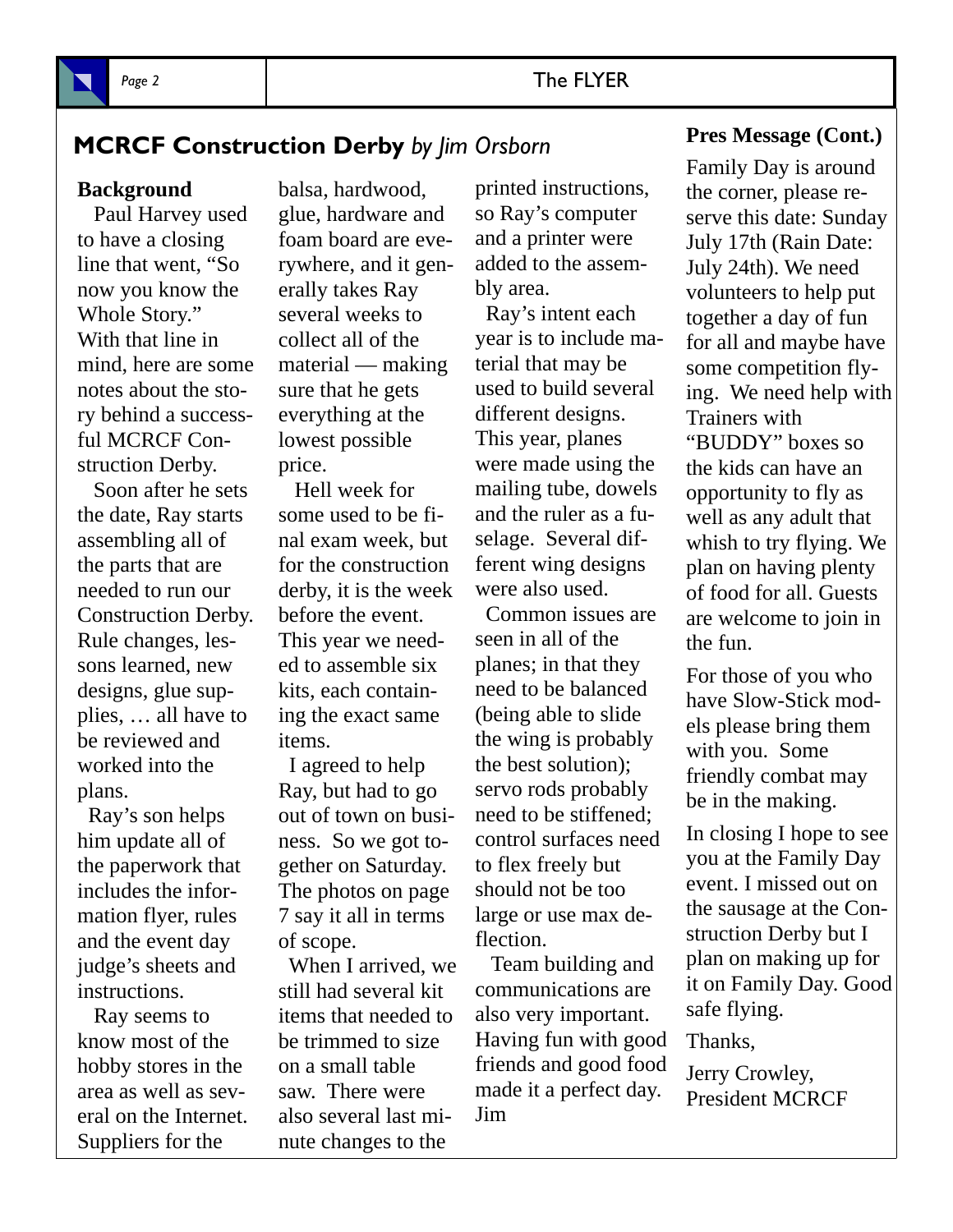#### **My Story** *by Bob Forgione*

#### **The Basic Concept:**

Having never been involved in the Construction Derby put on yearly by MCRCF I found myself at a decided disadvantage. The following design is unverified and anyone using it does so at their own risk. Hopefully, I will provide a follow-up article articulating the success or failure of the design and we will all learn something from it.

I assumed that the material provided would make this a viable design. However, I had no idea what the material was at the time of this writing. So here goes. Refer to the figures below showing the three views and the assembly with the critical components.

Using the 36 inch laminated booms from 1/4 spruce seems to work as the building block for this airplane. Allowing the width to be selected between the two beams to accommodate the servos appeared to be the best option and to provide provisions for a shear plate for the OS .32 engine borrowed from Jeff Ward (Thanks Jeff). Also the 2 inch battery pack and the receiver can be mounted between or above the booms with foam or scrap balsa.

The wing span is 48 inches or 36 depending on the material supplied with a 9 inch cord which results in the minimum 14 inch requirement between the aileron tip and the leading edge of the horizontal stab. I allowed extra area for the rudder controls based on conversations with people who had done this before. All the aerodynamic parts will be glued to the beam and hopefully will have enough support to allow the

structure to stay intact for the 10 second flight requirements. I can assume the airplane will weigh about 3 pounds as the motor and servo components will take a large percentage of the weight. I used the Escapade to create the proportions of the wing area and the control surfaces and scaled it down to fit the design. I think this will be a pretty hot airplane flying and hope someone on the team will fly it when it gets to the point of launch. No gear will be provided. Oh well, no Touch and Go's. Mostly Go's.

#### **Follow up article.**

#### THE DAY OF THE EVENT.

Here are some details for our team consisting of Neil Cumbie, Peter Lu, and myself. Captains were chosen based on flying ability so Neil was the team captain. As it turned out, that was a good choice as he dazzled the spectators with some magnificent flying as you shall hear about later in this article.

There were no plans allowed for this contest and we were given some basic materials with which to build. A 6 ft x 3ft piece of foam board .25 inches thick, leading edge stock, control links and rods of various lengths, along with hardwood for the motor mounts and some miscellaneous balsa pieces. Control horns and tape were provided to hinge the control surfaces. We were allowed 15 minutes to sketch the construction before the 90 minutes began.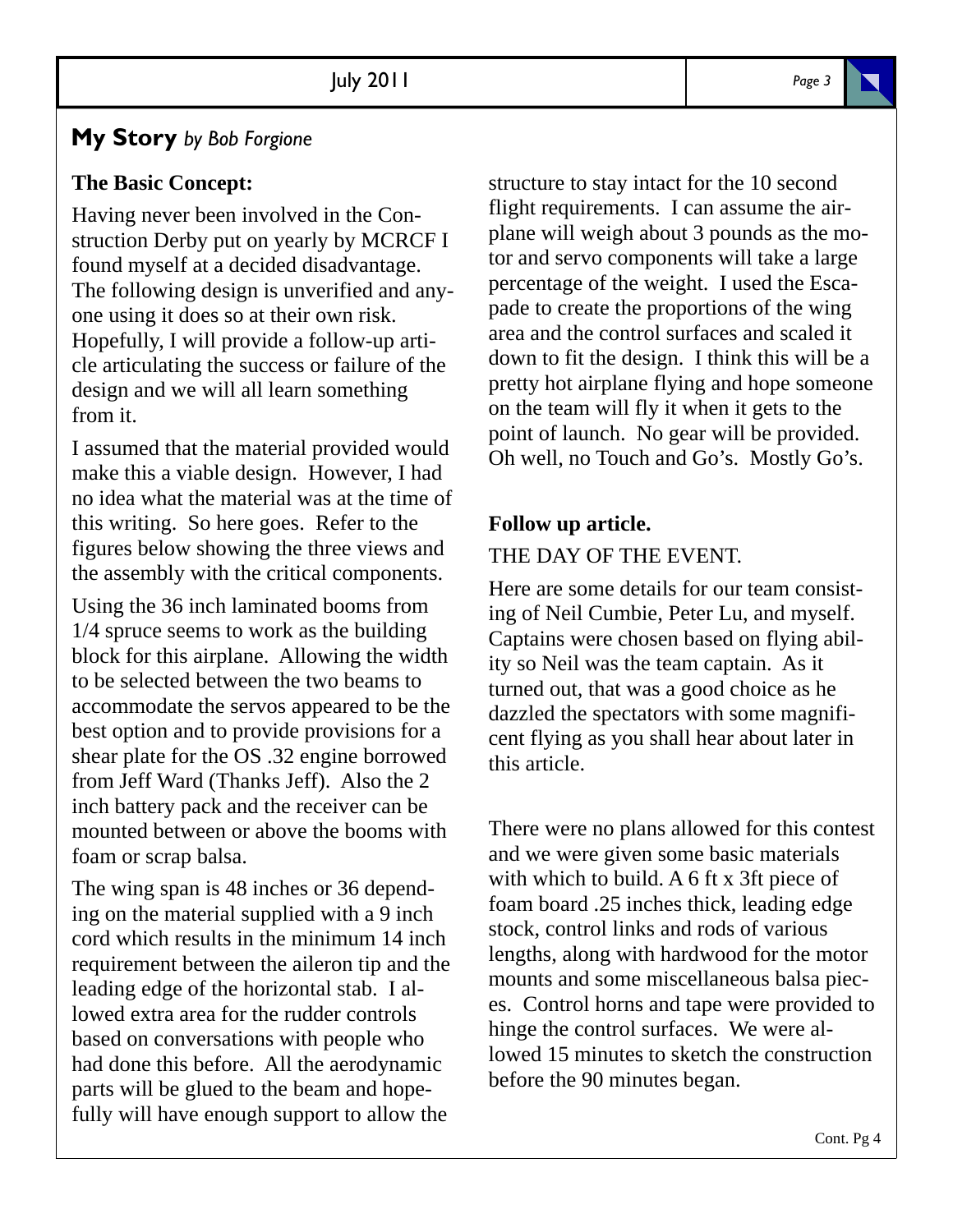

#### Page 4 **The FLYER**

#### Cont. From Pg. 3

The kit used to support this conundrum was supplied by the captains (me in this case even though I was not the captain). It consisted of 4 servos with standard leads which proved to be our demise for build time as lead extensions were not allowed. Not clear in the rules as they were part of the radio system although the judges disagree. A transmitter, receiver, and specific tools as per the attached list. The time for this construction was set to 90 minutes which none of he teams made as we were soon to realize.

If you would reference the previous diagram from the last article, the 2 major differences were the use of the mailing tube for the fuselage and the location of the servos. We were the only team that realized that the mailing tube would be ideal for length and stiffness. It also provided a very symmetric center line for the thrust line of the motor and the wing and tail feathers. The motor was mounted on two hardwood beams and glued to the inside of the tube at the center of the mailing tube. All the relative dimensions were pretty much the same as the referenced diagram.

We designed the servos to be at the rear as in the conceptual diagram but because of the lead lengths we had to move them to the front so they could reach the receiver. The control rods had to be redone as they were too short for the new length of the rods. We used balsa squares and drilled transverse holes and taped the threaded and z bend lengths to the balsa sticks.

As you may ascertain, this caused a further increase in building time. Also during the construction, the team decided to go with a much larger (60+ inches) wing with no airfoil. Just a flat sheet of foam board cut to specs. The leading edge was used as platform for the wing and glued to the tube. Elastic bands with dowels (A-la Early LT40) were used to hold the wing in place. The tail feathers were constructed of foam board and carefully hinged with the tape provided and the horizontal stab was notched into the mailing tube as you might see in the hand gliders that kids fly. The distance from the aileron ends to the horizontal stab front turned out to be 17 inches, well over the 14 inch requirement. The proportions were similar to the conceptual diagram from the last article. (not the wing). This dimension would be later changed to the 48 inches after construction was completed which resulted in another penalty. This proved to be a wise choice because the lack of stiffness on the wing tips would have caused undo deflection during flight. Also it allowed us to add the touch and go hanger which also turned out to be a wise decision for the flight.

Finally the servos were glued into place in the new location. The battery pack was located under the right wing and the receiver was held down with crossed elastic bands on top of the wing. The fuel tank was assembled to the side of the tube using leading edge stock to allow a flat surface for the fuel tank. Then it was held with elastic bands against this new surface.

Cont. Next Page.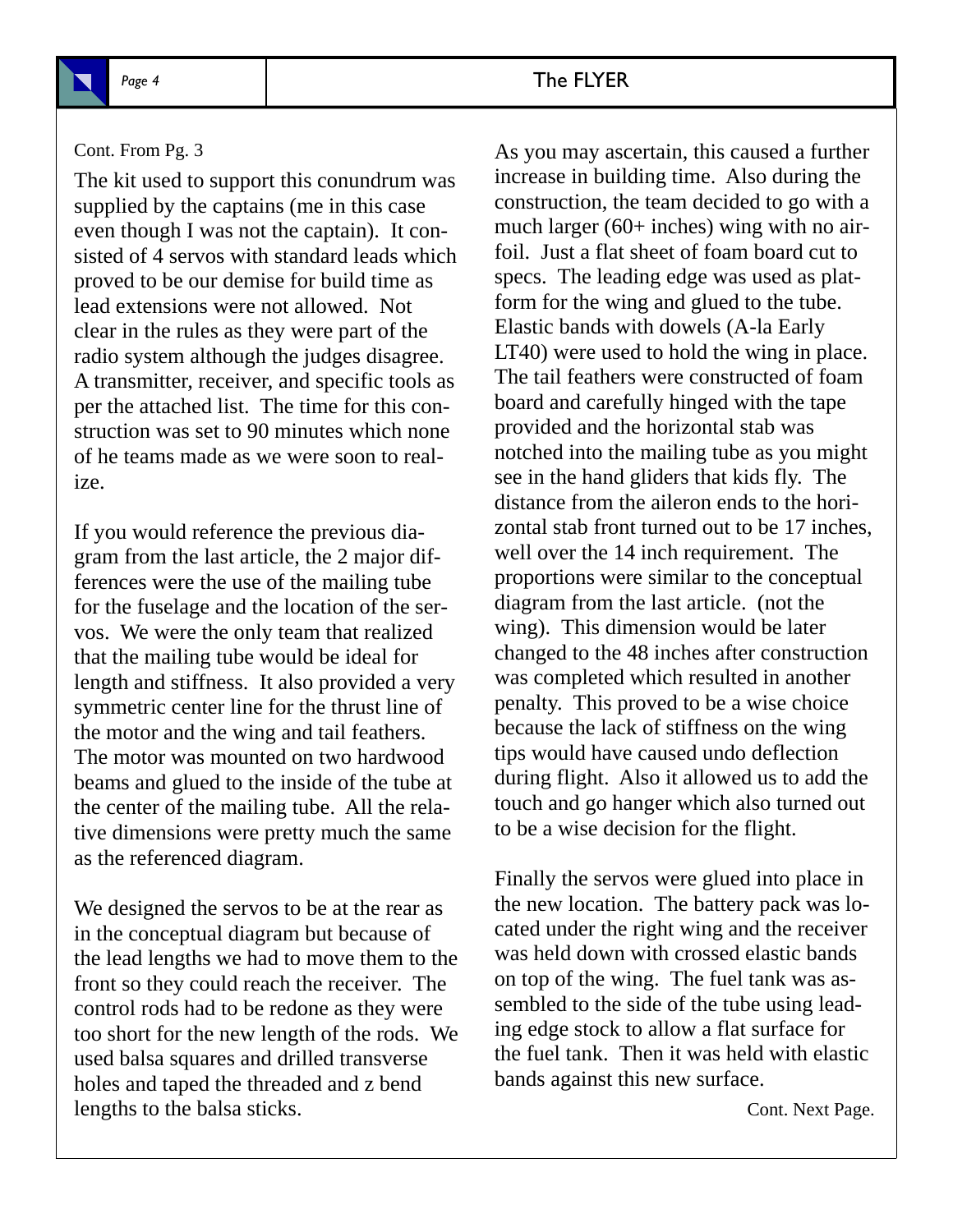#### THE FLIGHT.

The engine was started and the plane was hand launched into the wind. The maneuvers were all completed as specified including the ONLY completed touch and go and the ON-LY spot landing in the center of the circle.

The only problem was the down trim was not enough and the Neil had to hold down elevator during all the maneuvers. Also there was some fluttering after the stall turn of the ailerons when it leveled off.

#### IF WE HAD TO DO IT OVER AGAIN.

The only major changes would be to stiffen up the control linkages to the ailerons. Also add down thrust to the motor to counter the downward upward tendency of the airplane.

#### RULES.

For the rules, the flying should be scored heavier on points. Maybe there should be a special award for completing the maneuvers. People should be allowed to use there own tools and radios. The idea of having other people use the other team's radios only increases the construction time because of their non-familiarity of the equipment. Lead lengths of servos should be allowed to vary because of CG and control rod wind up problems.

#### Bob Forgione

## *July 2011*

|                |                |                | Sun Mon Tue Wed Thu Fri |           |      | Sat  |
|----------------|----------------|----------------|-------------------------|-----------|------|------|
|                |                |                |                         |           |      | 2    |
| $\overline{3}$ | $\overline{4}$ | $\mathfrak{F}$ | 6                       | 7         | 8    | 9    |
| 10             | $\mathcal{H}$  | 12             | 13                      | $14$ $15$ |      | - 16 |
|                | 18             | $19$ $20$      |                         | 21        | 22   | 23   |
| 24             | 25             |                | 26 27 28                |           | - 29 | 30   |
| 31             |                |                |                         |           |      |      |

July 13th — Monthly Meeting July 17th — Family Day at the Field 24th is the rain date.

#### *August 2011*

|                                              | Sun Mon Tue Wed Thu Fri Sat                                 |  |  |
|----------------------------------------------|-------------------------------------------------------------|--|--|
|                                              | $1 \quad 2 \quad 3 \quad 4 \quad 5 \quad 6$                 |  |  |
|                                              | $\begin{array}{c ccccc} \hline \end{array}$ 8 9 10 11 12 13 |  |  |
|                                              | 14 15 16 17 18 19 20                                        |  |  |
|                                              | 21 22 23 24 25 26 27                                        |  |  |
| $\begin{bmatrix} 29 & 30 & 31 \end{bmatrix}$ |                                                             |  |  |

Aug 7th — Competition Fun Fly Aug 10th — Monthly Meeting Aug 28th — Fun Fly-In at the Field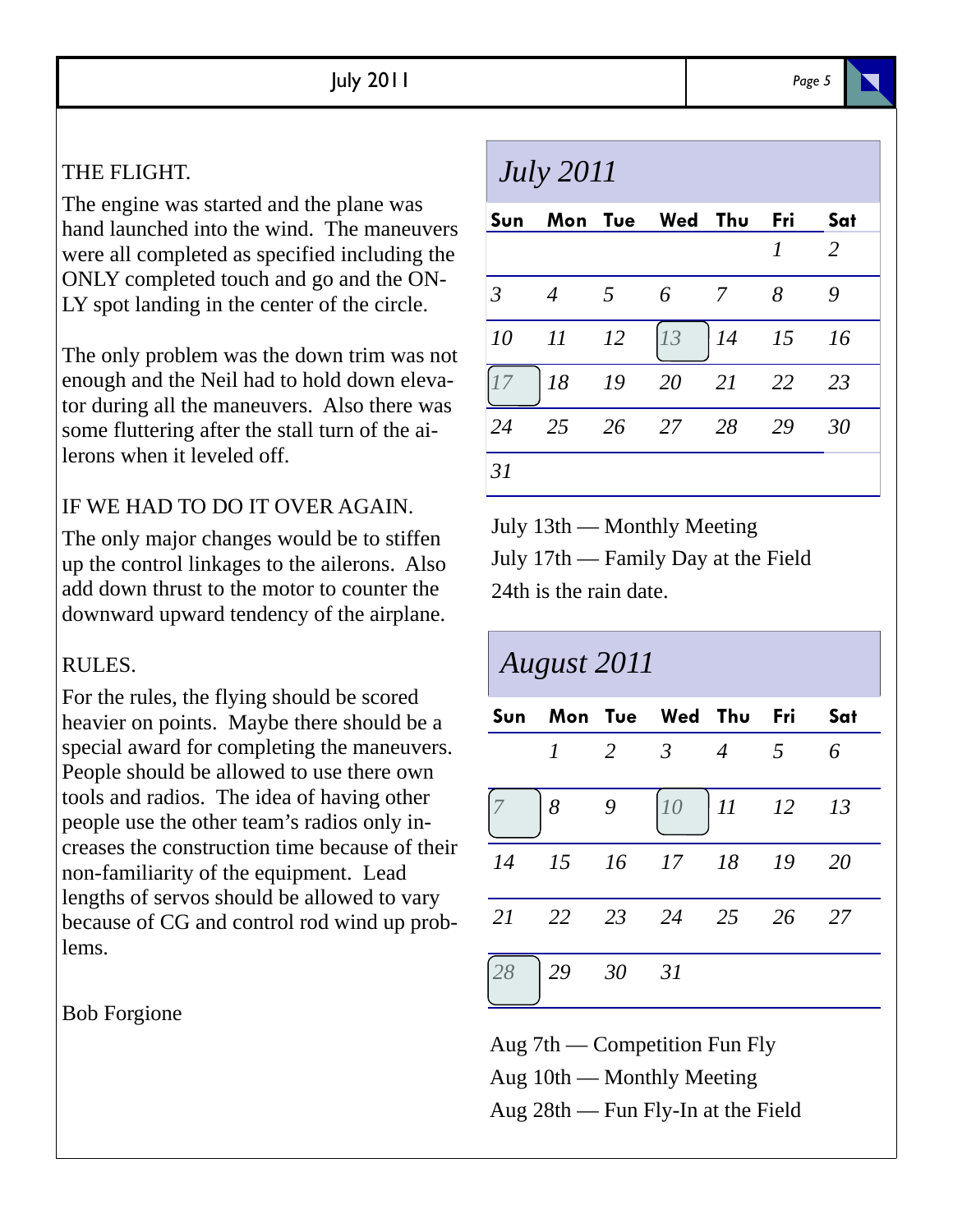

#### Page 6 **The FLYER**

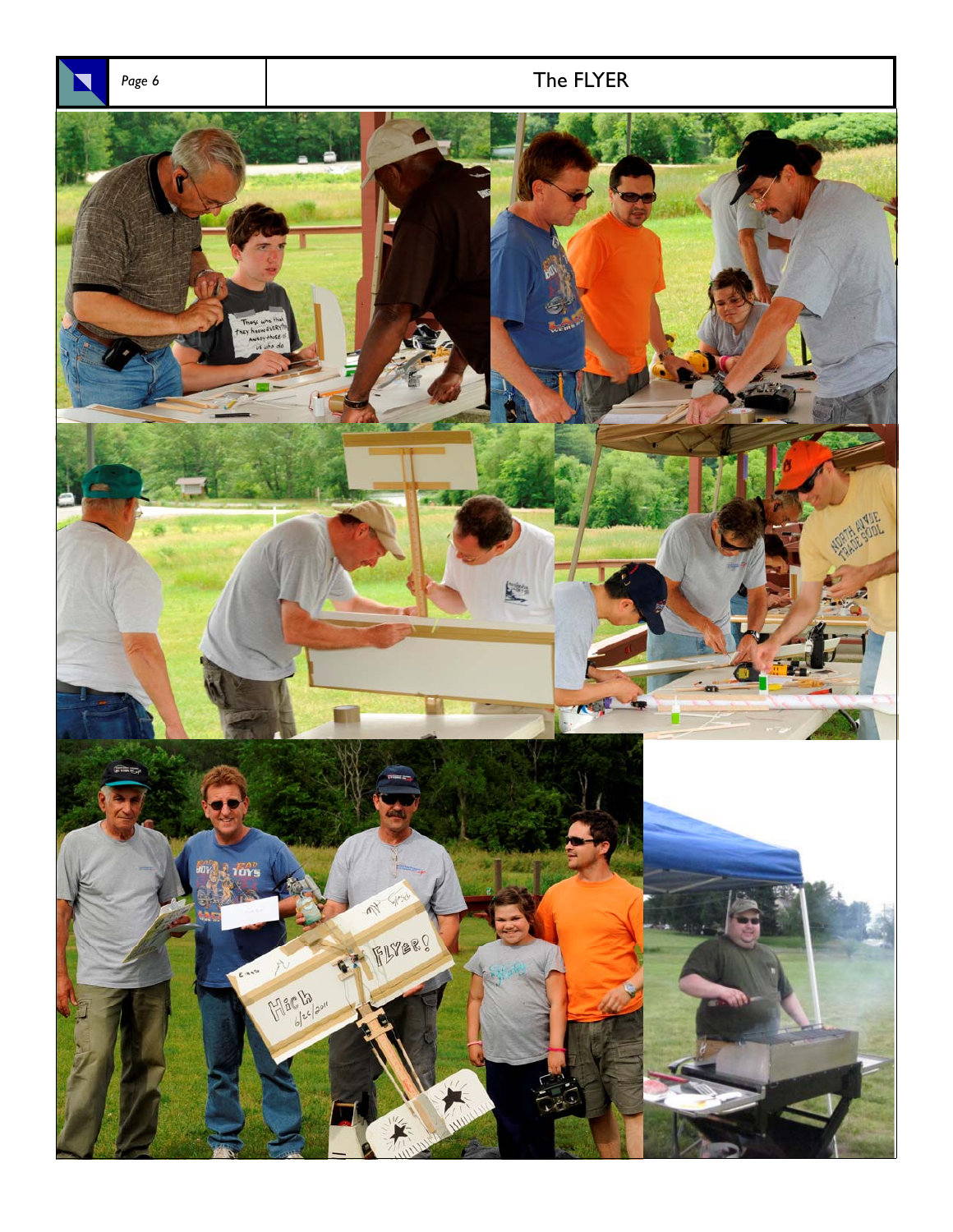



Event photos by: Gerald Carignan

Ray and Mary's Dining Room / Living Room (AKA Kit Assembly Area)

> Six Construction Derby Kits ready for transport to the field